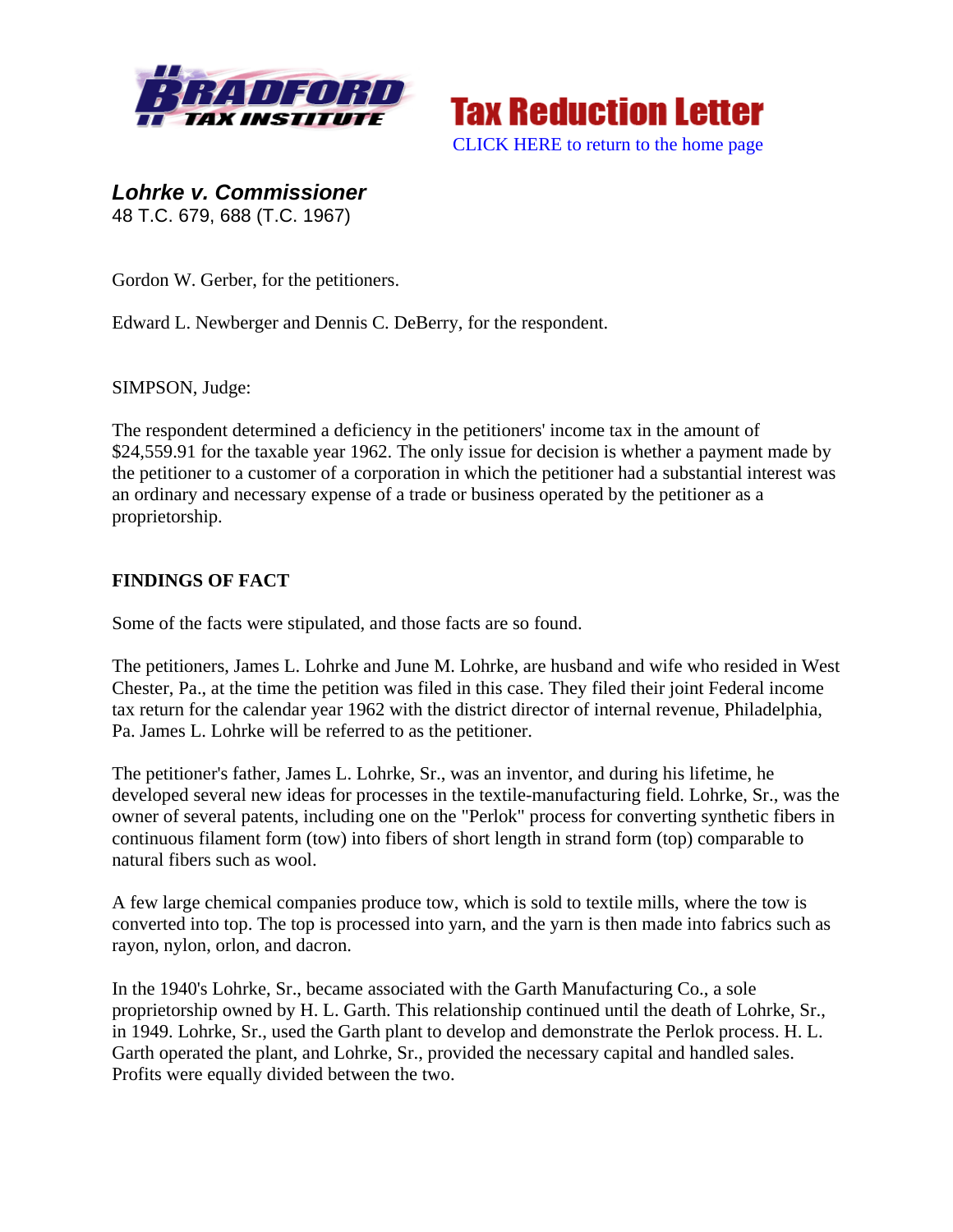Lohrke, Sr., died on July 27, 1949. Under the terms of his will, a trust was established, and his share of the royalty income from the licensing of the Perlok process was to be paid 50 percent to his surviving wife, later known as Mary M. Simpler, 25 percent to his daughter Lois L. Read, now known as Lois L. Ellison, and 25 percent to the petitioner, as income beneficiaries. The surviving wife and the petitioner were named executors and trustees under the will.

From 1949 until 1964, when the Perlok process patent expired, the petitioner licensed companies in the United States and elsewhere to use the Perlok process. He conducted this activity as an executor and trustee under the will of Lohrke, Sr., between 1949 and 1959. In 1959 and 1960, he acted as the only general partner in a limited partnership known as the J. L. Lohrke Estate, to which the Perlok process patent had been assigned. At the dissolution of the limited partnership in 1960, the petitioner agreed to pay 55 percent of the gross royalty income to the former limited partners in return for their assignment to him of their interests in the patent, and he then conducted this activity in his individual capacity from 1960 to 1964. After paying such percentage to the former limited partners and the expenses of promoting the patent, the petitioner was entitled to the remaining royalty income.

The total royalty income produced annually by the licensing of the Perlok process during the period 1960 to 1964 was \$233,751.04 for 1960, \$469,543.62 for 1961, \$463,461.80 for 1962, \$448,831.11 for 1963, and \$279,437.23 for 1964. Computed without regard to the payment which is the subject of this controversy, the petitioner's share of such income during these years was \$74,170.52 for 1960, \$156,323.90 for 1961, \$172,648.28 for 1962, \$145,778.36 for 1963, and \$69,850.69 for 1964.

The petitioner has also been interested in a business using the Perlok process to manufacture top for sale. Between 1949 and 1955, the petitioner continued the same arrangements with H. L. Garth that his father had prior to 1949. This informal partnership was known as the J. L. Lohrke Co. and was formalized by the execution of a written partnership agreement on January 1, 1955. In March 1961, Lohrke Textiles, Inc. (Textiles), purchased the assets of the J. L. Lohrke Co. and took over all manufacturing and selling functions, which it has carried on to the date of the trial of this case. After March 1961, all of the outstanding shares of Textiles were owned by the J. L. Lohrke Co. The net profits and losses of the J. L. Lohrke Co. were distributable 61.3 percent to the petitioner, 25.8 percent to Mary M. Simpler, and 12.9 percent to Lois L. Read. A corporation was considered by the petitioner to be a better means of handling the manufacturing business since, among other advantages, a corporation has unlimited life.

Textiles showed a net loss in the amount of \$32,707.82 for its fiscal year ending in 1961, \$80,045.57 for its fiscal year ending in 1962, \$52,260.15 for its fiscal year ending in 1963, \$5,903.23 for its fiscal year ending in 1964, and \$15,174.05 for its fiscal year ending in 1965. The petitioner received income from Textiles in the amount of \$6,202.42 in 1960 and no income in any of the years 1961 through 1965.

The petitioner has also invented new processes for use in the synthetic fiber industry. He now owns two new patents, one of which is a further invention relating to the basic Perlok process patented by Lohrke, Sr.

In 1961, Textiles entered into a business relationship with Francis Willey (Synthetics) Ltd. (Willey), for the purpose of promoting the sale of top in England. At that time, the sale of top by Textiles in both foreign and domestic markets had decreased from sales in prior years because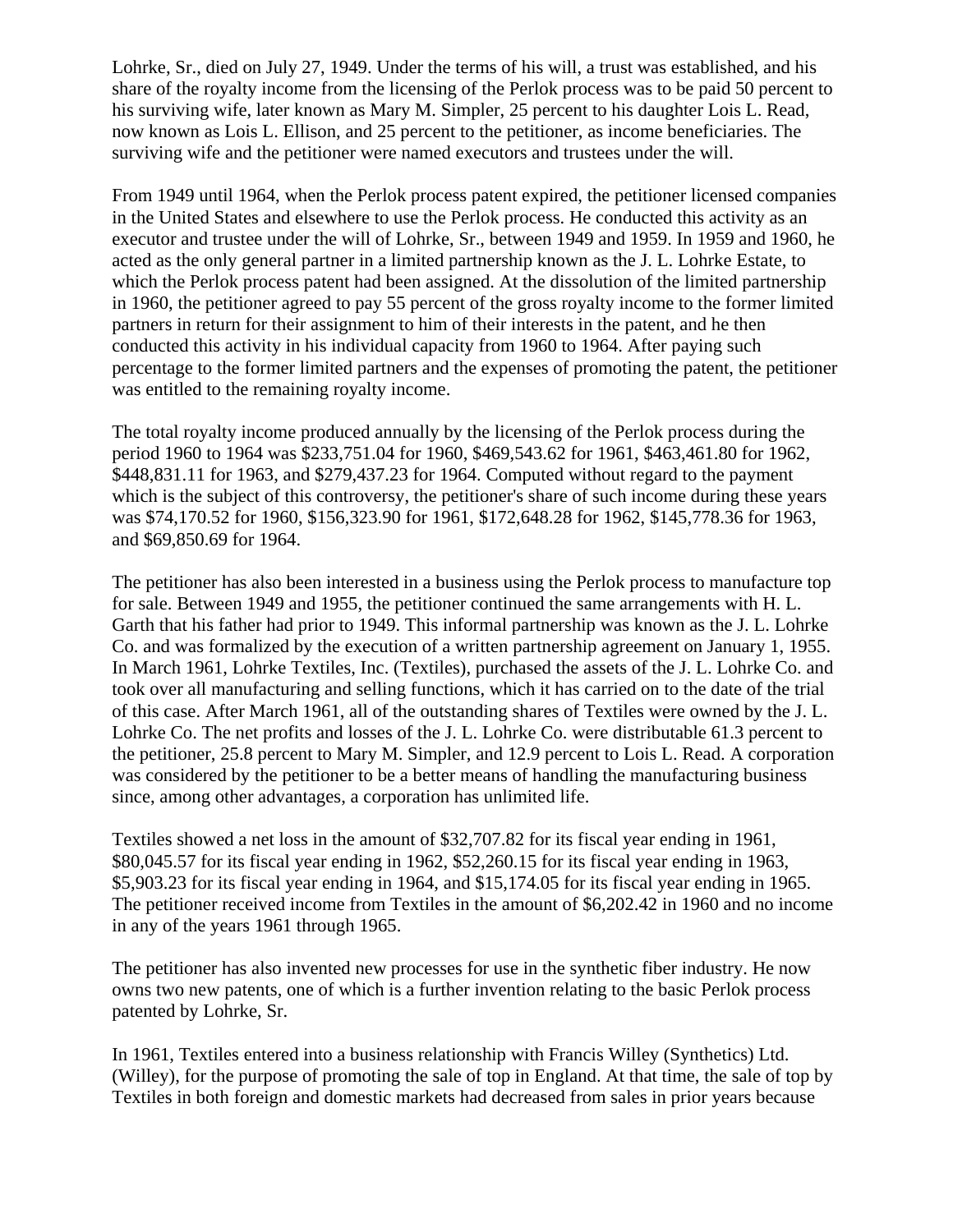many foreign and domestic mills had become licensees of the Perlok process, transforming them from customers into competitors of Textiles.

As part of the business relationship between Willey and Textiles, Willey ordered top from DuPont United Kingdom, specifying Textiles as the processor. DuPont United Kingdom transmitted the orders to DuPont in Wilmington, Del., which then advised Textiles of such orders. After manufacturing an order of top, Textiles billed DuPont in Wilmington, which paid Textiles the amount due it. Ultimately, DuPont United Kingdom billed Willey for the order.

A shipment of defective top was made to Willey in the early summer of 1961. The defect was the result of a failure by Textiles to make normal quality-control checks, and the responsibility for the defective top rested upon Textiles. In a telephone conversation with A. W. J. Massam, a director of Willey, in the middle of July 1961, the petitioner was advised by Massam that Willey preferred to ship the top back to Textiles, but that Willey would accept both the top already delivered and the top still in transit and would pay DuPont if the petitioner would agree to be personally responsible for any loss Willey might suffer. Massam, at that time, was aware of the poor financial condition of Textiles inasmuch as in earlier discussions in England, the petitioner had told Massam and others at Willey that Textiles needed to make sales in England because the success of the petitioner in licensing the Perlok process had made it difficult for Textiles to do a profitable business elsewhere. In that telephone conversation, the petitioner agreed to assume personal liability for any loss and later confirmed the agreement in a letter dated July 20, 1961.

The petitioner believed that if he did not agree to be personally liable for whatever losses Willey might sustain by accepting the top, his personal business future would be harmed. This belief was based in part on the realization that if Willey did not pay DuPont for the top, DuPont would have sought repayment from Textiles, which did not have sufficient cash. The petitioner feared that Textiles's involvement with DuPont over a defective shipment of top might become known to the entire synthetic fiber industry. The petitioner further did not want to lose the benefits that he, as a licensor and inventor, derived from having access to the manufacturing facilities of Textiles.

The petitioner did not attempt to distinguish his activities as licensor and inventor from his activities as president of Textiles to any members of the synthetic fibers industry. He described and used Textiles as a pilot plant and earlier advertised the J. L. Lohrke Co. as owner of the Perlok process patent. This was done partly to make clear to prospective licensees that Textile's evaluation of the Perlok process was not being given as an independent company. The petitioner regularly offered samples of top processed by Textiles to prospective licensees. A total of 80 companies became licensees of the Perlok process, and 58 of this number had purchased top from Textiles or the J. L. Lohrke Co. before becoming licensees. Forty-six of the 80 licensees visited the Textiles plant to see the machinery needed for using the Perlok process in operation before entering into licensing agreements. The petitioner or his specially trained associate supervised and assisted the installation or repair of machinery for 71 of the licensees.

The petitioner believed that his interest in Textiles gave him a sufficiently intimate knowledge of trade activities for him to know whether companies were using the Perlok process without a license or whether licensees were paying inadequate royalties for the quantity of top they were producing.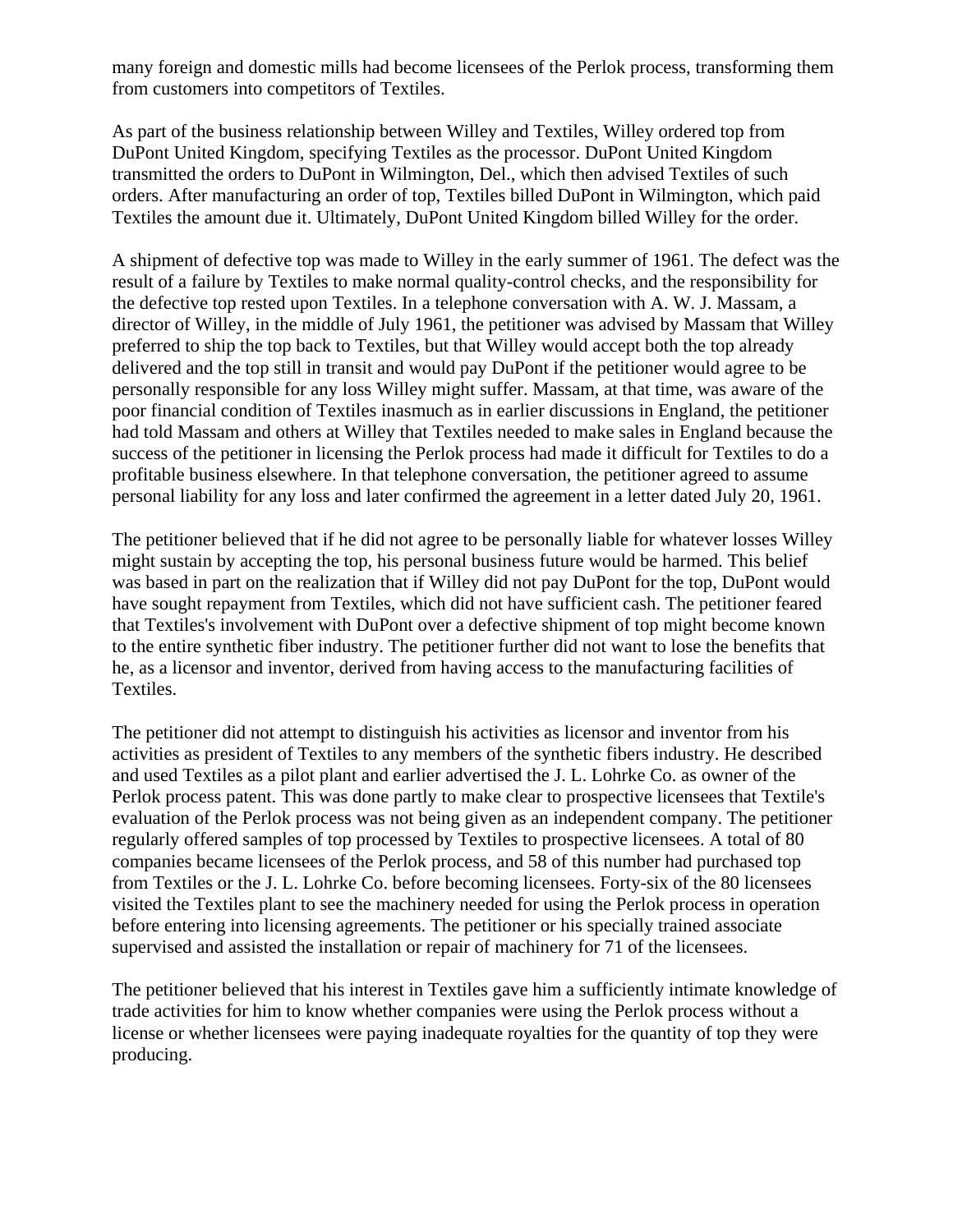Between July 1961 and July 1962, Willey attempted to sell the defective top in order to minimize the loss, but the attempt failed. Before the exact amount of the liability to Willey had been determined, Textiles paid Willey \$10,000 in January and \$10,000 in February of 1962. During this 2-month period, the petitioner made loans to Textiles in excess of \$20,000.

By July 1962, Willey had determined the amount of the loss due to the defective top. Willey, on July 5, 1962, sent its invoice for the unpaid balance of the loss and a letter stating that unless the account were settled by by July 31, 1962, Willey would have to seek recovery of the amount owed through other channels. Both the invoice and the letter were addressed to "Lohrke Textiles Inc. and/or James L. Lohrke."

Textiles did not have sufficient cash to pay Willey, so the petitioner sent to Willey a check dated July 23, 1962, for \$30,000 drawn on his personal royalty account. This payment satisfied the obligation to Willey.

The petitioner treated the \$30,000 payment as an expense of his business as licensor of the Perlok process and in his income tax return charged such expense against royalties received. He treated the payment as a deductible expense of his personal licensing business.

The petitioner sent his \$30,000 check directly to Willey. No entries relating to such payment were ever made in Textile's books, and the other stockholders of Textiles were never consulted about the payment. The petitioner has never sought reimbursement from Textiles for the payment, and he did not intend that the payment to Willey should be a loan to Textiles.

The petitioner had made many loans to Textiles and its predecessor, the J. L. Lohrke Co., but with the exception of the two \$10,000 loans in January and February of 1962, the loans have been used by Textiles to offset normal operating deficits. The petitioner had never loaned Textiles more than \$12,000 at any one time, and all of the petitioner's loans were carried on Textile's books as loans from the petitioner. The other stockholders of Textiles were advised of these loans.

## **OPINION**

This case presents us with the question of whether one person can deduct the expenses of another person. The obligation to pay for the defective shipment of top was primarily that of Textiles, and the respondent argues that for that reason, the payment was not an ordinary and necessary expense of the trade or business of the petitioner and is not deductible by him. On the other hand, the petitioner contends that he made such payment in order to protect and further the trade or business of licensing the use of the Perlok patent and that accordingly, the payment is an ordinary and necessary expense of that business and is deductible by him. Both parties have treated the petitioner's patent licensing activity as constituting a trade or business.

A business expense, to be deductible under section 162 of the Internal Revenue Code of 1954,[1] must be both ordinary and necessary. Generally, payment by one taxpayer of the obligation of another taxpayer is not ordinary and necessary. In Welch v. Helvering, 290 U.S. 111, 114 (1933), the Supreme Court stated that "Men do at times pay the debts of others without legal obligation or the lighter obligation imposed by the usages of trade or by neighborly amenities, but they do not do so ordinarily." In that case, the taxpayer was secretary of a corporation which had gone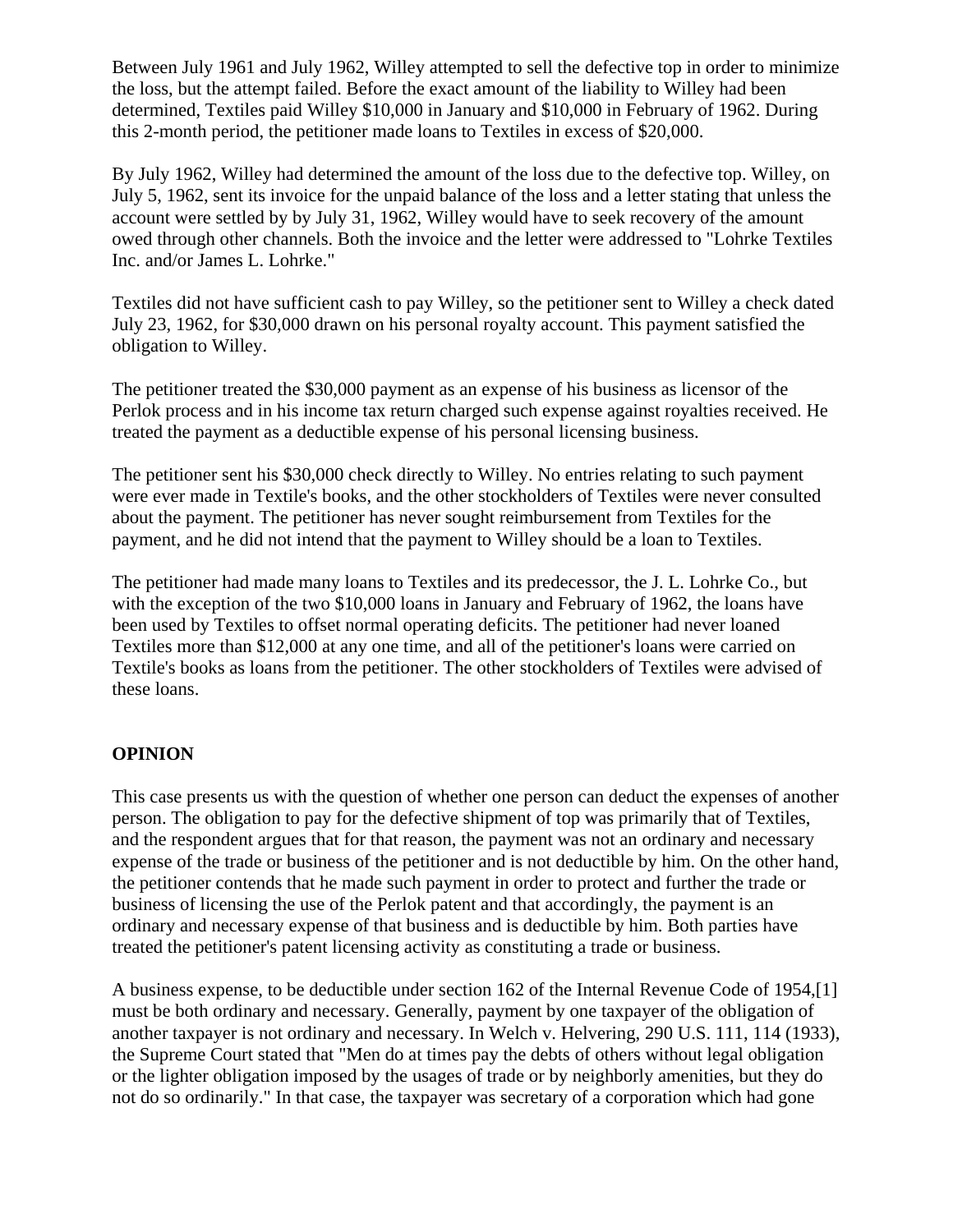through bankruptcy. In order to reestablish his relations with customers whom he had known when acting for the bankrupt corporation and to solidify his credit and standing, the taxpayer undertook to pay the debts of the corporation. The Court denied a deduction for these payments, saying that they were in the nature of capital expenditures to develop his new business.

The general rule was reiterated by the Supreme Court in Deputy v. du Pont, 308 U.S. 488 (1940). In that case, a substantial shareholder of du Pont borrowed from other shareholders du Pont stock which he sold to some key employees of du Pont to enable them to acquire stock in the corporation. He sought a deduction for the expenses of acquiring the stock, but the Court held that such expenses were not deductible. Although they may have enhanced the value of his interest as a shareholder in du Pont, such interest did not constitute a trade or business; the expenses were the ordinary and necessary expenses of the trade or business of du Pont, not one of its shareholders.

As in the case of most general rules, an exception to this one has been developed. In a number of cases, the courts have allowed deductions when the expenditures were made by a taxpayer to protect or promote his own business, even though the transaction giving rise to the expenditures originated with another person and would have been deductible by that person if payment had been made by him. See, e.g., C. Doris H. Pepper, 36 T.C. 886 (1961), acq. 1962-1 C.B. 4; Cubbedge Snow, 31 T.C. 585 (1958), acq. 1959-1 C.B. 5; Charles J. Dinardo, 22 T.C. 430 (1954), acq. 1954-2 C.B. 4; Ray Crowder, 19 T.C. 329 (1952), acq. 1953-1 C.B. 3; L. Heller & Son, Inc., 12 T.C. 1109 (1949), acq. 1949-2 C.B. 2; Catholic News Publishing Co., 10 T.C. 73 (1948), acq. 1948-1 C.B. 1; Scruggs-Vandervoort-Barney, Inc., 7 T.C. 779 (1946), acq. 1946-2 C.B. 5; Robert Gaylord, Inc., 41 B.T.A. 1119 (1940), acq. 1940-2 C.B. 3; Hennepin Holding Co., 23 B.T.A. 119 (1931), acq. and nonacq. X-2 C.B. 31, 89.

In Charles J. Dinardo, supra, the taxpayers formed a partnership for the practice of medicine, specializing in accident and industrial injury practice. The taxpayers then organized a nonprofit corporation to operate a private hospital. Admissions to the hospital were limited to patients of the taxpayers, and patients were referred to the taxpayers because they could provide hospital care. The partnership received fees from patients referred to the hospital for medical services rendered by the taxpayers as members of the partnership. The partnership's offices were located in the hospital building. Although the taxpayers expected that current receipts of the hospital would cover current expenses, expenses exceeded receipts. In order to keep the hospital in operation and to avoid loss of medical fees, the partnership agreed to pay the hospital's operating deficits and did so. The Court allowed the deductions, stating that the partnership did not pay the hospital's operating deficits to enable it to make profits from the operation of the hospital, but the payments were made to keep the hospital in operation so that the partnership could continue to earn medical fees from patients who were hospitalized there. The payments were made to protect or preserve partnership income from loss or diminution.

In Cubbedge Snow, supra, the taxpayers were partners in a law firm that had derived steady and substantial fees from making abstracts and rendering opinions as to titles of real estate for lenders of money with realty as security. The partnership had accumulated abstracts of title to almost every subdivision in the area, enabling them to check titles and render opinions very profitably. However, fees from such work declined for several years prior to 1953 because some large lenders had left the community. To provide an additional source of abstract fees, the partnership organized a Federal savings and loan association and agreed to make good any operating deficits of the association for the initial 3 years. The partnership had a general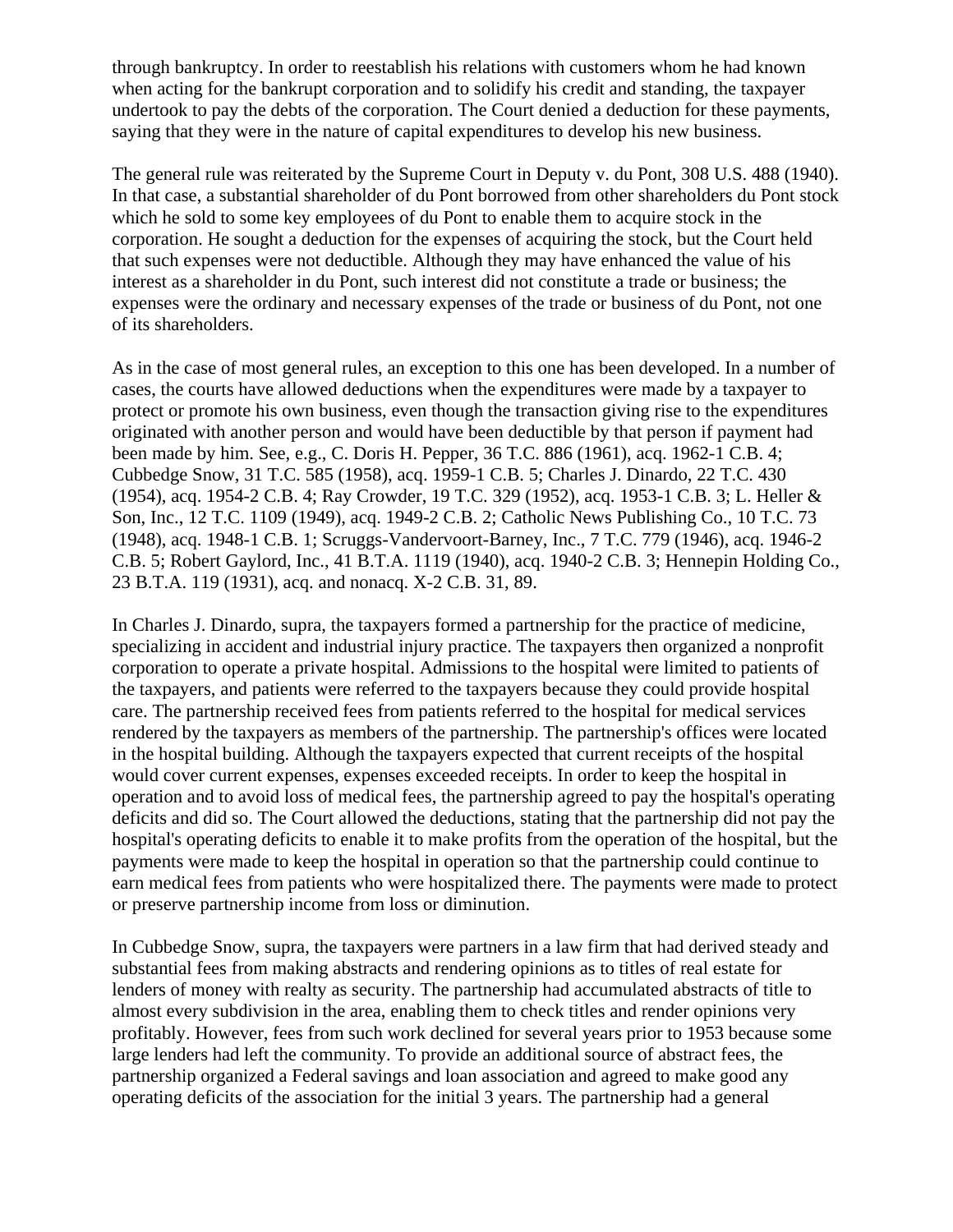understanding with the directors of the association that the firm would be its attorneys. As of the end of 1954, the association had a deficit of approximately \$3,200, and the partnership, pursuant to its agreement, paid such amount to the association. The Court allowed a deduction, stating that the expenditures were to promote an additional source of abstract practice. "The crucial and controlling factor lies in determining whether the acts done and expenditures made were motivated by a purpose to protect or to promote the taxpayer's business or were made as an investment in a new enterprise." (31 T.C. at 591.)

In C. Doris H. Pepper, supra, the taxpayers were engaged in a partnership for the general practice of law. In 1952, one Spiegel retained the taxpayers to assist him in securing financing for his plastic housewares jobbing business. The taxpayers secured lenders for Spiegel's business and, in addition, performed legal services for Spiegel, for which they received \$13,000 in fees. In 1953, Spiegel admitted to the taxpayers that in fact he had no legitimate business and that invoices given as security for the loans that the taxpayers had helped secure were fictitious. Spiegel subsequently pleaded guilty to an indictment of first degree larceny. At the time the fraud was discovered, Spiegel and his company owed \$65,000 to creditors that the taxpayers had obtained. The taxpayers paid this \$65,000 and sought a deduction for the payment. The Court allowed the deduction and stated that the expenditures were essential to the very continuance of the taxpayers' practice and for the protection of their means of livelihood and that expenditures by a taxpayer to protect an established business are fully deductible as ordinary business expenses.

In Lutz v. Commissioner, 282 F.2d 614 (C.A. 5, 1960), reversing a Memorandum Opinion of this Court, a Court of Appeals allowed an individual a deduction for expenses of a corporation which he paid. In that case, the taxpayer since 1931 had been engaged in Texas in buying and selling perishable agricultural produce as a broker and since 1942 had been growing some of his own produce. The taxpayer had a strong credit position, which was necessary to operate his business. The crated produce was labeled as the taxpayer's brands. The taxpayer, in the conduct of his farming operations, made initial outlays of funds long before he realized any return on his crops. He was paid when the crops were finally delivered and accepted. The taxpayer needed and had a license as a produce buyer and shipper from the U.S. Department of Agriculture. In 1941 or 1942, the taxpayer began similar operations in Idaho and Oregon. Separate sets of books were kept for each operation, but produce was packed and shipped under the taxpayer's name and brands, and many drafts were drawn on buyers by the taxpayer personally. During 1947, the Idaho and Oregon operations were incorporated for the benefit of their respective employees. Both before and after the incorporations, the taxpayer and the corporations used the same trademarks. The taxpayer made personal advances to the corporations of about \$108,000 in 1948 and \$24,000 in 1949. He paid to creditors of the corporations about \$70,000 in 1948 and \$86,000 in 1949. These payments to the creditors were in issue. The court allowed deductions, saying that the payments were made to protect an existing goodwill of his individual business and to prevent loss of earnings that might result from destroying such goodwill. In addition, the court stated that the taxpayer had to pay the obligations of the corporations in order to retain his license from the Department of Agriculture.

On the other hand, the respondent calls our attention to several cases in which the courts have denied an individual a deduction when he made payments on behalf of another person. Dodd v. Commissioner, 298 F.2d 570 (C.A. 4, 1962), affirming a Memorandum Opinion of this Court; Jean U. Koree, 40 T.C. 961 (1963); S. M. Howard, 39 T.C. 833 (1963); Charles Oran Mensik, 37 T.C. 703 (1962), affd. 328 F.2d 147 (C.A. 7, 1964), certiorari denied 379 U.S. 827 (1964).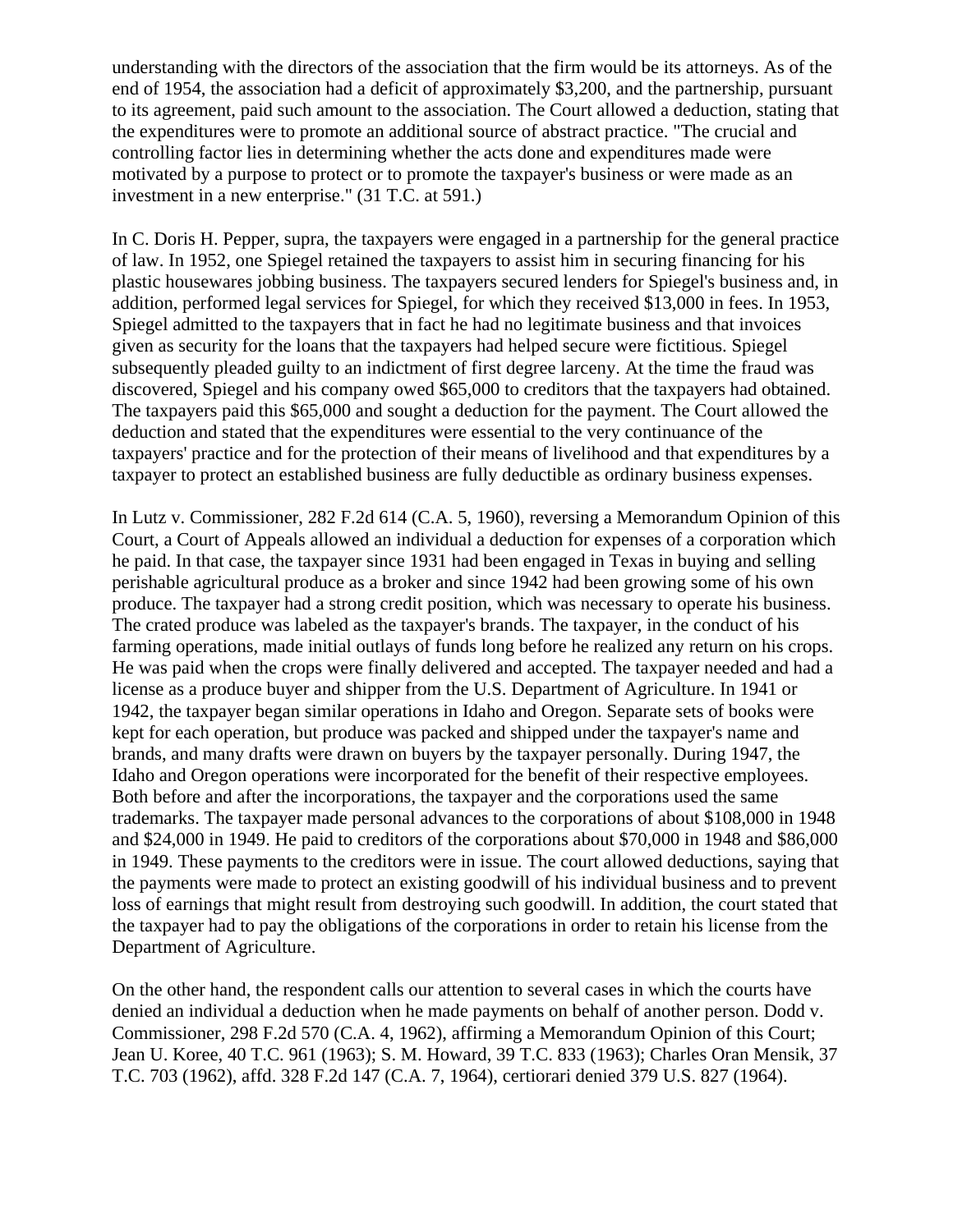In Charles Oran Mensik, supra, the taxpayer owned over 98 percent of the stock of a savings and loan institution. He entered into a contract with the corporation providing that he would pay for the advertising of the corporation in return for the corporation referring its insurance business to him. He claimed a deduction for the costs of the advertising which he paid in accordance with this agreement. However, the Court disallowed a deduction, holding that in view of his control of the corporation he did not have to pay for its advertising in order to secure the insurance business.

In S. M. Howard, supra, the taxpayer was one of a group of osteopaths who organized an osteopathic hospital. Their patients were not admitted in the other hospitals in the area so that it was necessary for them to organize this hospital to take care of their patients. The taxpayer sought a deduction for his contribution toward the organization of the hospital, but the Court denied the deduction. The Court thought that the expenditure was more in the nature of a capital contribution since it would assist him in the practice of his osteopathic profession over a number of years.

In Jean U. Koree, supra, the taxpayer, who was a chemist, paid some of the expenses of a Cuban corporation which he had organized. He claimed a deduction for those expenses on the basis that he expected to receive an employment contract from the corporation if it succeeded. The deduction was not allowed, for the Court thought that the connection with his individual business was too speculative.

In Dodd v. Commissioner, supra, the taxpayer operated the Carolina Oil Equipment Co. as a sole proprietorship. This company was engaged in the sale of gasoline pumps, lubricating equipment, bulk plants, and the like to service stations and garages. The taxpayer's son and another employee suggested that motor oil, tires, and batteries be added to the line. A corporation, Carolina Oil & Battery Corp., with a starting capital of \$2,500, was formed in 1953 to handle this line. The taxpayer owned 20 percent of the stock, and all of the stockholders except one were employees of the taxpayer. The two businesses had the same address, the same employees, and many common customers. Separate books were maintained for each business. It was generally known in trade circles and among customers that the taxpayer was connected with both businesses. From its formation, no new capital was added, but the taxpayer made many advances to the corporation and directly paid some of its obligations. In 1957, the taxpayer took over all of the stock of the corporation and continued its operation. The taxpayer claimed a deduction for the advances, both direct and indirect, that he made to the corporation in 1955, 1956, and 1957. The court found that the taxpayer's purpose in making advances to the corporation was to pay the current expenses of the corporation in order to keep it in existence; any benefits to the taxpayer's own credit rating and goodwill were incidental. Accordingly, the deductions were disallowed.

A review of these cases leads us to conclude that in some situations an individual may deduct the expenses of another person. Although the respondent contends that the later cases of Mensik, Howard, Koree, and Dodd in which the deduction was not allowed have overruled the earlier cases, we do not agree; we think that the later cases are distinguishable. The tests as established by all of these cases are that we must first ascertain the purpose or motive which cause the taxpayer to pay the obligations of the other person. Once we have identified that motive, we must then judge whether it is an ordinary and necessary expense of the individual's trade or business; that is, is it an appropriate expenditure for the furtherance or promotion of that trade or business? If so, the expense is deductible by the individual paying it.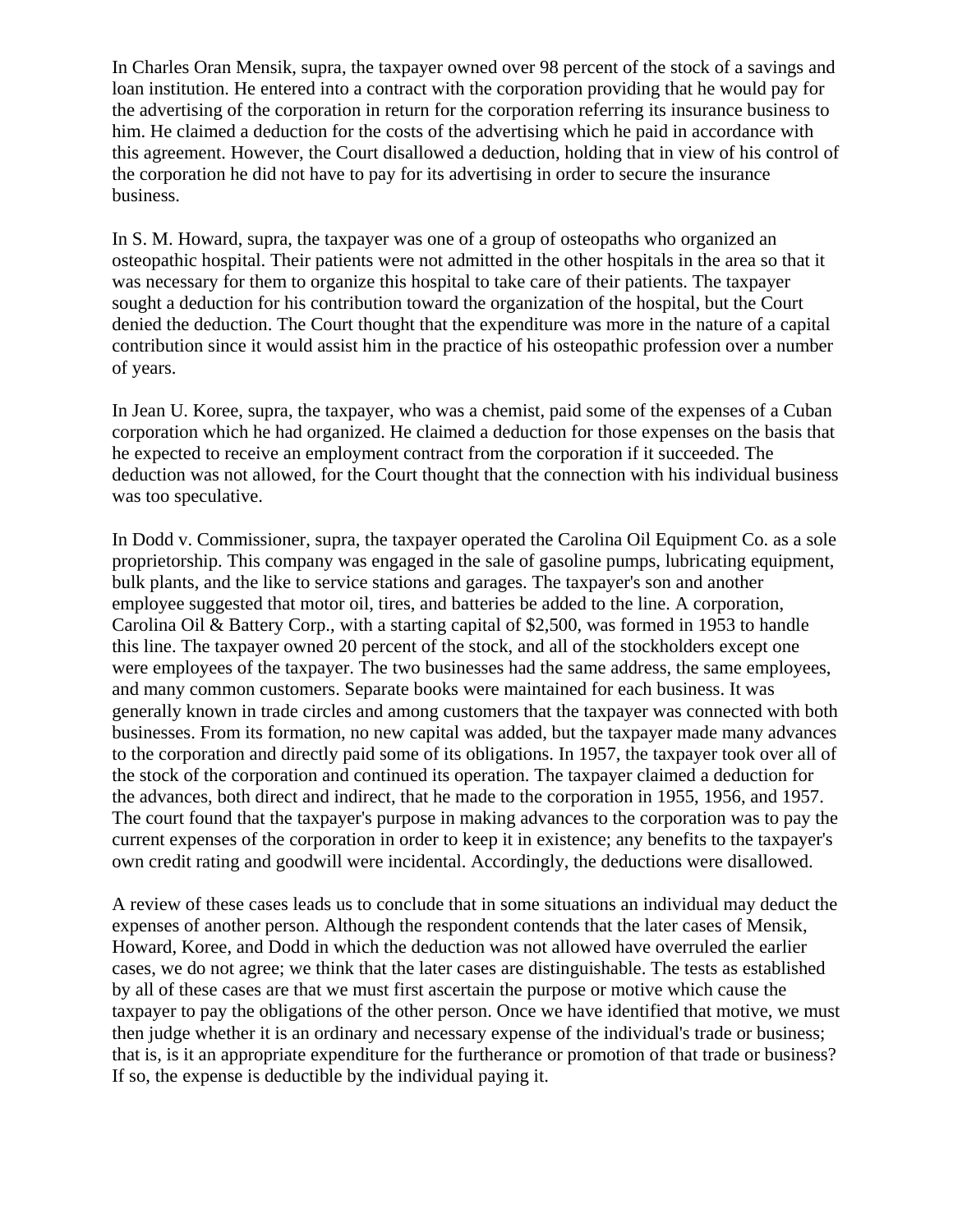Now let us apply these rules to the case before us. We must determine whether the petitioner's ultimate purpose in paying Textiles' obligation was to keep Textiles in existence, thereby perhaps realizing a return on his payment through corporate profits, or whether his purpose was to protect or promote his own business, realizing a return on his payment through continued profits in that business.

We must first make clear that, in our view of the case, the petitioner is not attempting to disregard the corporate entity of Textiles. The petitioner and Textiles are separate taxable entities, and ordinarily the expenses of one such entity are not the expenses of the other. However, our question here is whether there may be, and are present here, special circumstances whereby the obligation to Willey was the expense of whichever entity paid the obligation. For this reason, Moline Properties v. Commissioner, 319 U.S. 436 (1943), on which the respondent relies, is inapposite.

The petitioner was in 1961 and 1962 receiving very large amounts of royalty income from the licensing of the Perlok process. He personally undertook to protect Willey against any loss from its receipt of defective top from Textiles. According to his testimony, he made this promise in 1961 and the payment in 1962 in order to protect his individual licensing business and to prevent a diminution of his royalty income. In the petitioner's opinion, his failure to assume this obligation would have adversely affected his licensing business because of the harm that would have resulted to his own reputation in trade circles.

The respondent points to a number of facts in this case that support the view that the petitioner, in paying the obligation to Willey, was making a capital contribution to Textiles. The petitioner voluntarily created Textiles as a corporation. Textiles took over the business of the J. L. Lohrke partnership in 1961. Textiles operated at a loss in each of its fiscal years ending 1961 through 1965, and the petitioner made many loans to Textiles and the J. L. Lohrke Co. These facts tend to show that Textiles was in need of additional capital, and the payment of a corporation's expenses is one way to provide capital. In addition, the petitioner was a 60-percent stockholder of Textiles. While any contribution by the petitioner to Textiles' capital would inure partly to the benefit of other stockholders, the petitioner would be the primary beneficiary.

The petitioner realistically could have anticipated little or no return from a capital contribution to Textiles, at least in the near future. Textiles had no profits, and the petitioner's efforts to license the Perlok process decreased the likelihood of any future profits. In this respect, the present case is distinguishable from the Dodd case.

We are inclined to believe that the petitioner's primary motive was the protection of his licensing business. That business was providing him with a substantial income, and therefore, we can believe him when he says that he acted to protect that business. On the contrary, Textiles was unprofitable, and the prospects were that it would remain so. Thus, we think that the most likely explanation is that he acted to protect his profitable individual business.

We find that the petitioner's purpose in making the \$30,000 payment to Willey was to protect his own personal licensing business and that the payment was proximately related to that business. Accordingly, the petitioner is entitled to deduct the \$30,000 payment as an ordinary and necessary expense of carrying on his business of licensing the Perlok process.

Decision will be entered for the petitioners.